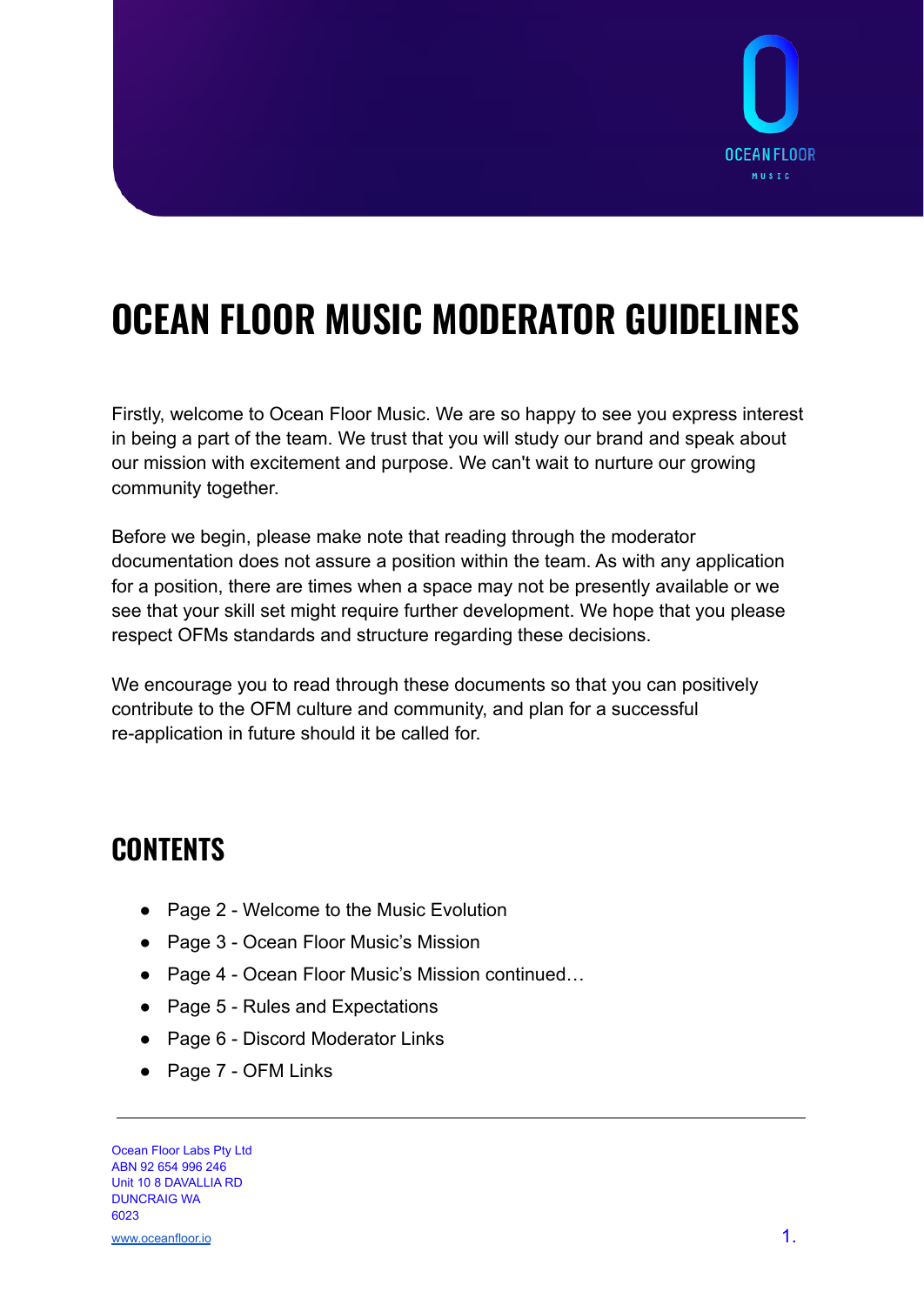# **EARN. CREATE. OWN**

Ocean Floor Music is a Web3 crowdfunding and rewards platform for musicians, fans & industry.

We're a community of musicians, fans, and tech-heads helping artists understand and create value in Web3. We decided it's time artists are rewarded for what they're worth. So we're building a crowdfunding platform and marketplace where you can fund projects, create and trade NFTs with bespoke rewards and collaborate with industry professionals. It's a complimentary income stream, allowing for 100% ownership and discretionary distribution of rewards.

#### **Governed by the DAO**

Our vision is to build a community-owned-and-run organisation on a mission to bring artists & musicians to the top of the value chain - With 100% of revenue distributions back to the community supporters.

### **OCEAN FLOOR MUSIC'S MISSION**

#### **Wellbeing**

Wellbeing is at the forefront of everything we do.

Our mission is to support the wellbeing of musicians and people within the music industry. Providing financial stability for musicians is OFMs primary objective through the use of our Crowdfunding and Marketplace platform, powered using revolutionary new Smart Contract technology. These platforms alleviate stress around money for musicians and give them the freedom to create.

This can be a sore topic for some. Please be mindful of what you say to people when speaking about their careers and incomes. Please abstain from commenting if you feel the topic of conversation could be damaging to either us or them, and refer to a Community Manager.

Ocean Floor Labs Pty Ltd ABN 92 654 996 246 Unit 10 8 DAVALLIA RD DUNCRAIG WA 6023

[www.oceanfloor.io](http://www.oceanfloor.io) 2.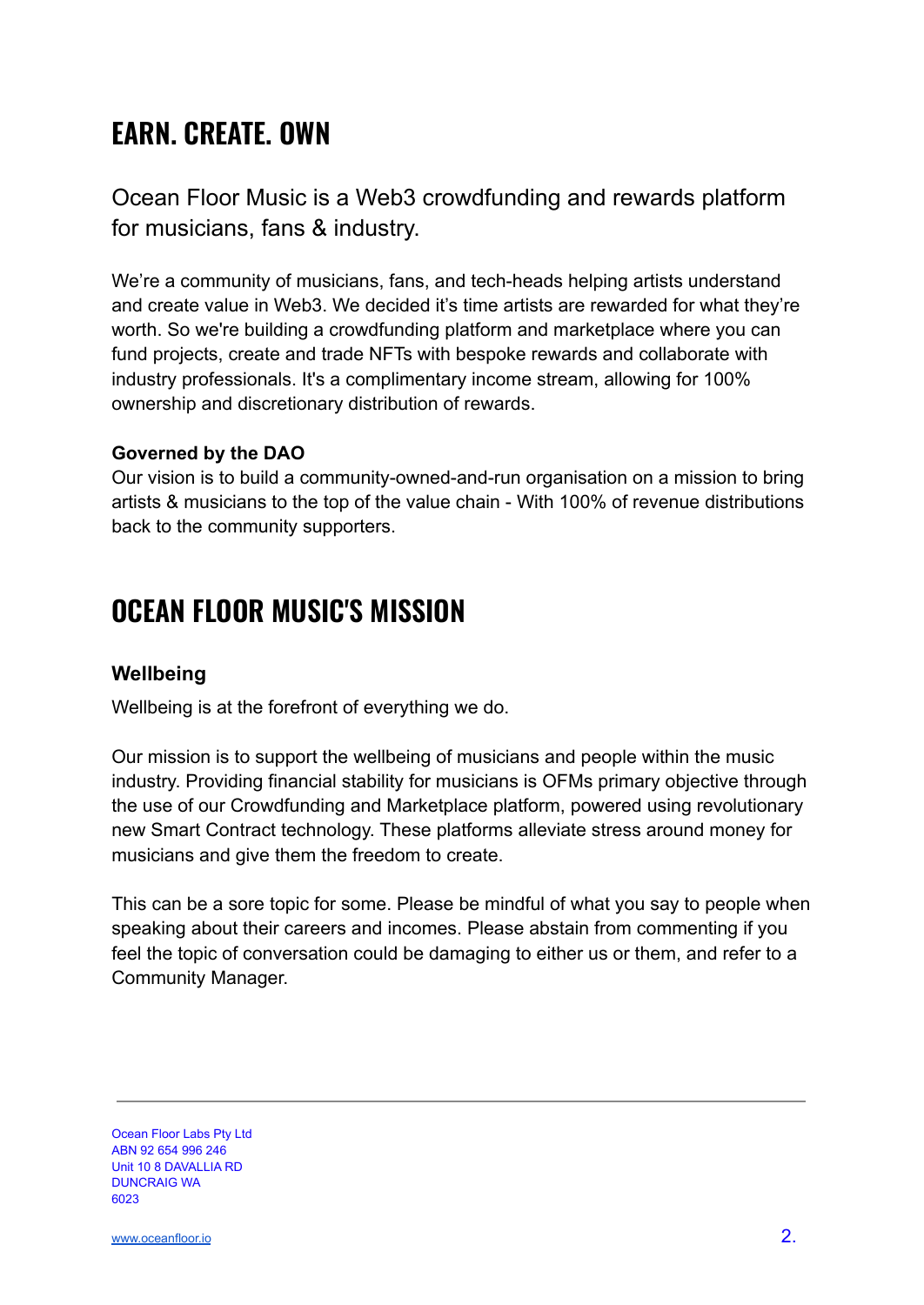#### **Social**

Social Issues such as cancelled shows, loss of contracts, income reductions, mental health, etc are challenges that OFM wish to offer support. When engaging with community members, please be conscious and considerate of the many cultures and experiences people have gone through, especially throughout Covid.

If you are unsure if something you or someone else has posted may be offensive, please refrain from making the post or comment until it is cleared, or report the suspected post to a Community Manager.

#### **Environmental**

At OFM, caring for the environment is important to us. Supporting programs and initiatives to keep the environment clean and repair damage done to the earth is an area we will be focusing on. We will be doing this in a variety of ways such as running our own and promoting others events, charities and greener future goals.

If there are concerns from community members around how we are playing part in this space and are uncertain of how to respond, please check our environmental projects posts or reach out to a Community Manager for details.

#### **Industry**

OFM is more than just supporting musicians, it's about everyone within the creative industries. There will be people with different backgrounds and experiences of the creative industries such as film, photography, art, engineers, producers, technicians, managers, etc. Please include them in our community as being part of OFM as a whole.

It is possible you will be met with resistance from professionals in the creative industries regarding crypto and the future industry. Please be mindful and considerate in your response to those that may struggle with changes in the environment and help to accommodate their needs. Politely offering education and learning material will be a good place to start in diffusing heated discussions. If you find altercations could lead to possible defamation of OFM, please refer to a Community Manager.

Please also remember that OFM is not trying to disrupt the music industry or 'take over,' but plans to complement the existing industry with new choices and opportunities for musicians and fans. Please ensure when interacting with our

Ocean Floor Labs Pty Ltd ABN 92 654 996 246 Unit 10 8 DAVALLIA RD DUNCRAIG WA 6023

[www.oceanfloor.io](http://www.oceanfloor.io) 3.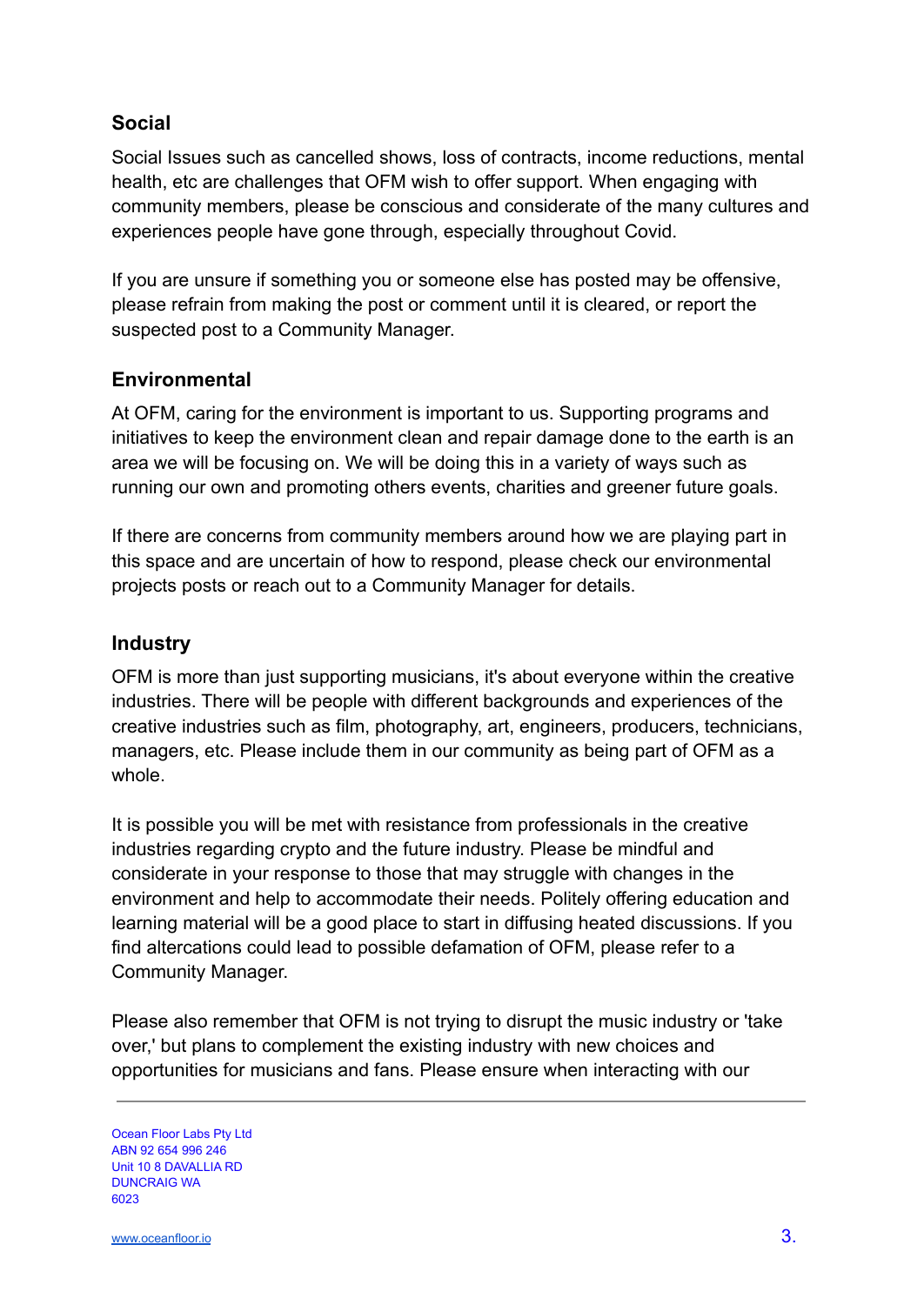community not encourage 'hate' or 'blame' on the current industries past or present.. instead, encourage positively around the new possibilities Ocean Floor will bring.

# **THE OCEAN FLOOR MUSIC BRAND**

#### **Brand Tone**

- Please use a *First Person* perspective
- We are a *New Choice* for musicians, fans and Industry
- We *Collaborate* with other new music industry and Web 3.0 solutions
- *Wellbeing* is at the core of everything Ocean Floor Music does
- We put *Artists First*
- We are *Educators* to the new world of crypto

#### **Community Language**

- Ocean Floor Music does not debate or argue.
	- Please let people make decisions in their own time.
	- We encourage and educate.
- Some community members will have little to no knowledge about Crypto, Discord or Telegram.
	- OFM will guide them through.
	- Please use simple language to educate people before using ling/slang and potentially unrecognisable words or phrases.
	- Encourage people to ask more questions if they still do not understand.
- Friendly, personal, fun, curious, exciting, educational and thriving are a few ways we want our community to perceive Ocean Floor as a community.

# **RULES**

We have written rules in place, however we trust our moderators use their judgement. While moderating, your main objective is to keep our community

Ocean Floor Labs Pty Ltd ABN 92 654 996 246 Unit 10 8 DAVALLIA RD DUNCRAIG WA 6023

[www.oceanfloor.io](http://www.oceanfloor.io) 4.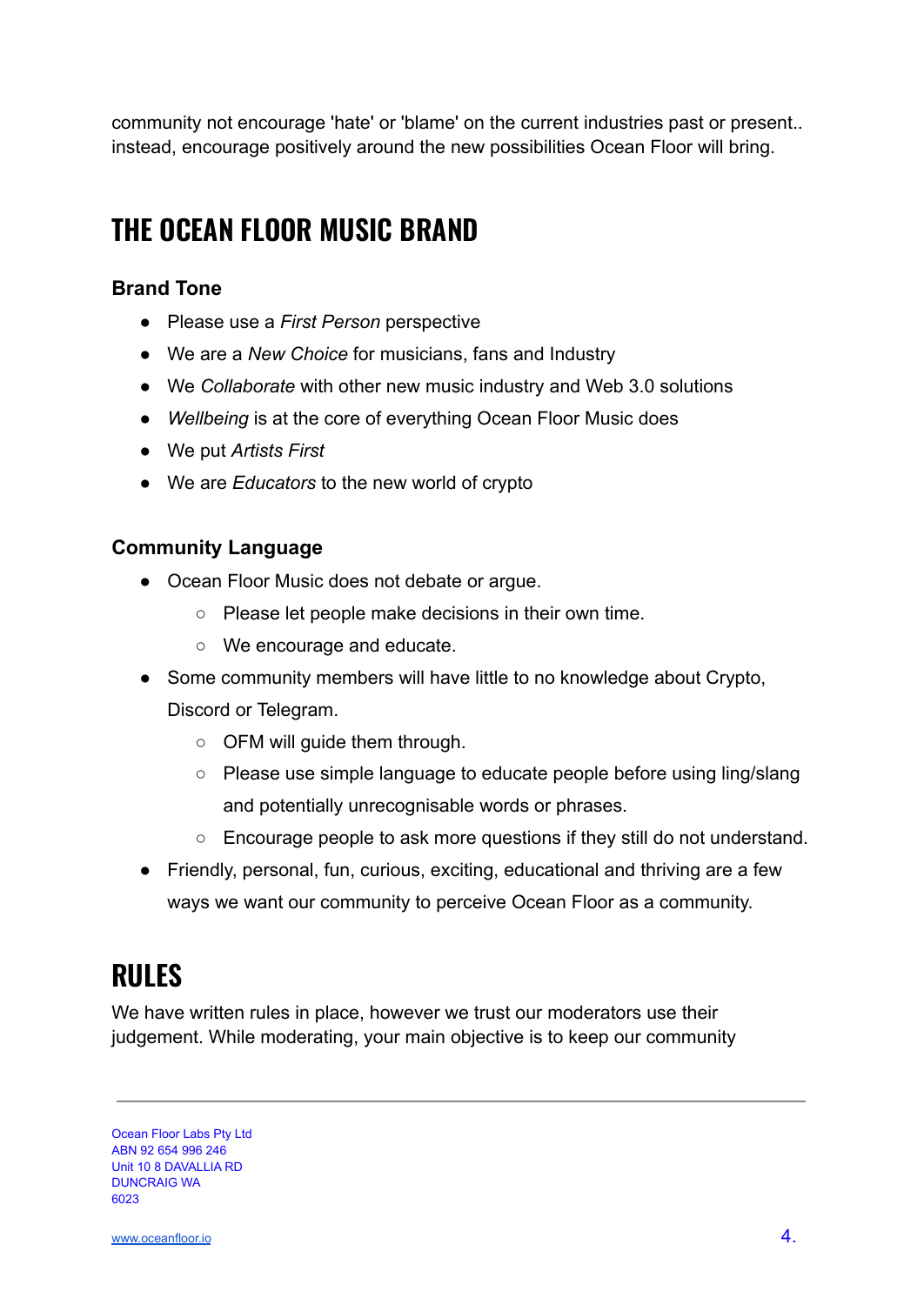- 1. Safe from scammers and spammers
- 2. Safe from Hate, Violence, Racisim and Discrimination
- 3. Informed about crypto and our project
- 4. Encouraged to create.connect.thrive!
	- Please share important announcements or answers with Community Managers in the appropriate moderator channels, then one of our Core Contributors will approve it before you post it.

### **EXPECTATIONS**

- Well-written emotive responses
- Make every single member feel heard and seen
- Ensure answers are clearly written and have fun with emojis
- Keep our brand mission & messages in mind when communicating
- Bring it back to our purpose: wellbeing for musicians and evolving the music industry
- Refrain from sending people to the website / Litepaper while answering a question. Take the effort to screenshot the graphic or write the answer back to them.

# **DISCORD MODERATOR LINKS**

In regards to Discord and moderation in general, please read the documentation within the following links:

● <https://discord.com/guidelines>

If you are new to moderation or wish to upskill, make sure you check out the 'Discord Moderator Academy' for a comprehensive rundown on how to moderate. Even do the certification to support your application! Follow the link here:

● <https://discord.com/moderation>

Ocean Floor Labs Pty Ltd ABN 92 654 996 246 Unit 10 8 DAVALLIA RD DUNCRAIG WA 6023

[www.oceanfloor.io](http://www.oceanfloor.io) 5.